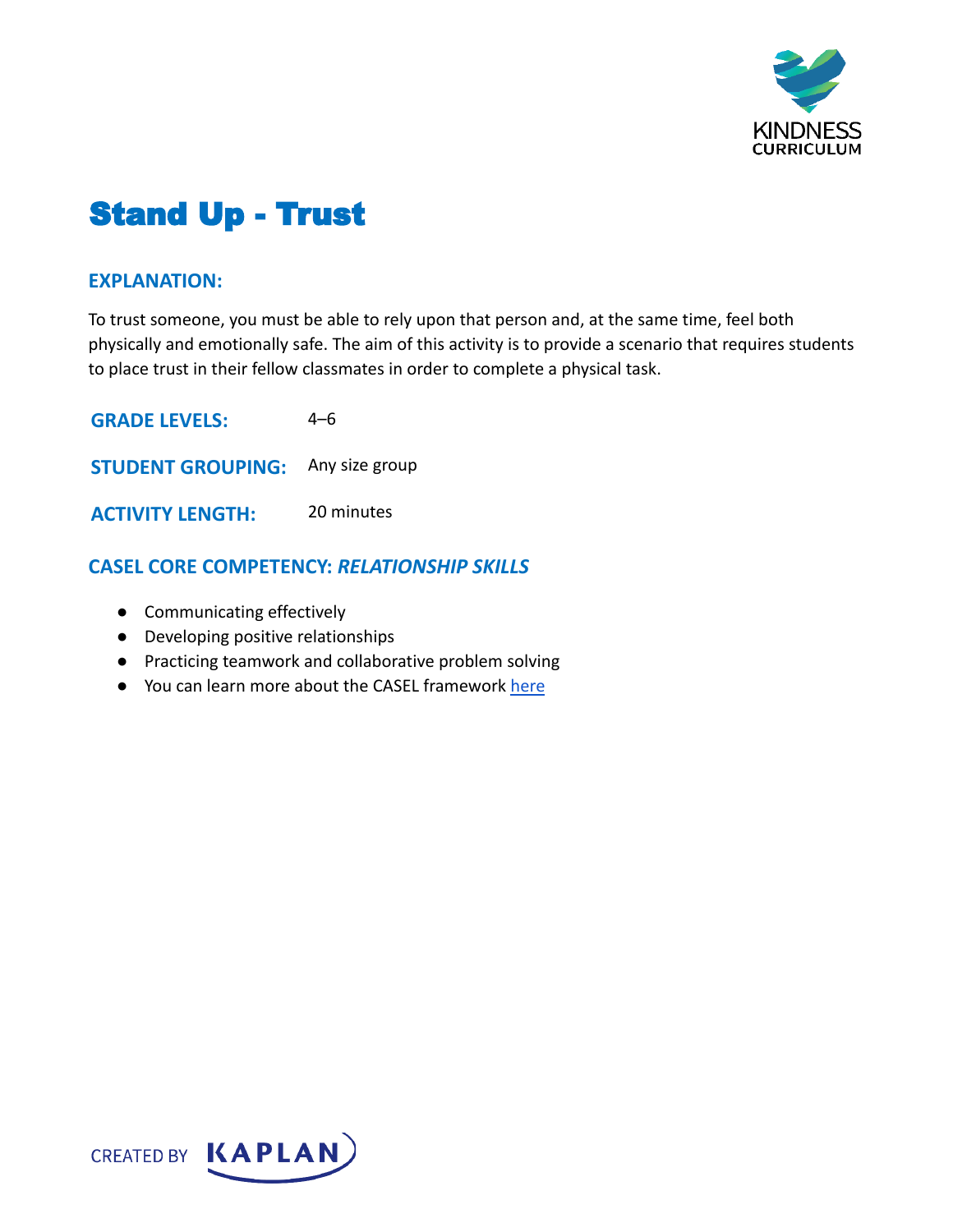## **SCOPE OF TASK:**

Stand Up is an activity that will build confidence and trust within the class, contributing to a positive, safe classroom environment.

*Important Note:* This activity requires students to physically interact with one another, which may or may not be appropriate for certain cohorts of students and contexts.

- 1. Begin this activity by asking students about their understanding of trust. Questions could include:
	- Who do you trust?
	- Why do you trust that person?
	- Why and how is trust broken?
	- Why is it important to have trust inside our classroom?
- 2. Tell the students that they are going to play a game that requires them to "physically trust" another class member.
- 3. Outline the activity:
	- The game requires the class to be split into pairs.
	- Each pair is to sit back-to-back on the floor with their arms linked.
	- Once the starting whistle is blown, each pair needs to work out how they can come to a standing position.
	- The first team to stand, back-to-back and with arms still linked, is the winning team.



- 4. Play the game a few times with the students (partners can be changed to add another dimension), and then reflect on how they managed the game:
	- Did any teams fall over?
	- Did you feel you were going to fall over?
	- Was there anything scary about the game?
	- Were you nervous about trusting your partner?
	- What made it easier to play the game?